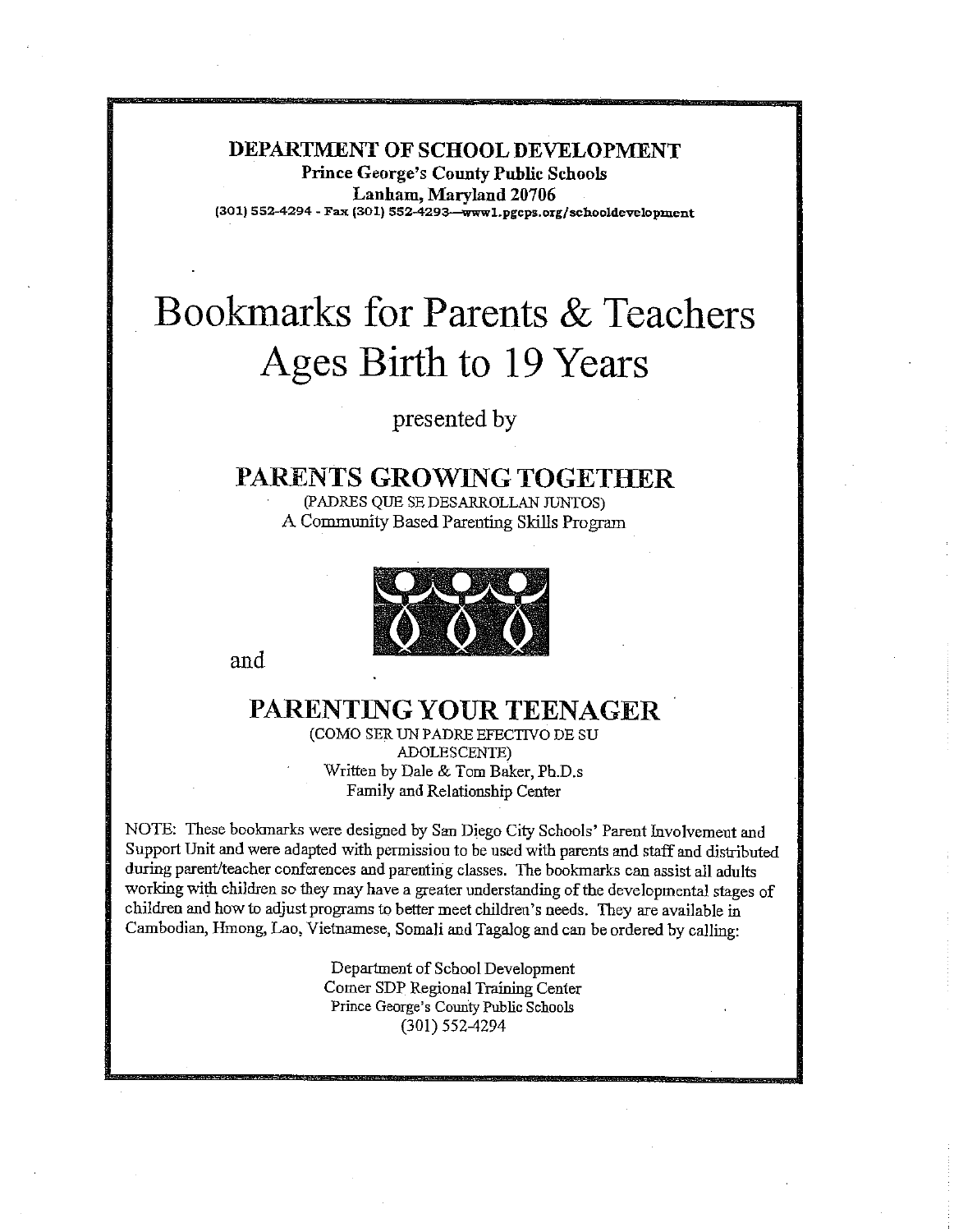**I AM A NEWBORN: Six month of age**

ชื

្ត<br>បិ I will change a lot in this first year of ಕ್ರೆಂಪ್ರೆಂ life. At first I will need milk, sleep, hugs and kisses and to hear your loving  $\frac{6}{10}$  voice. You cannot "spoil" me by giv-<br>  $\frac{6}{10}$  and ment to much attention.<br>  $\frac{6}{10}$  As I become mobile, 1 will need you to<br>
provide a safe and stimulating environ-<br>  $\frac{6}{10}$  Put toys just out of my reach voice. You cannot "spoil" me by giv- $\frac{6}{4}$ ing me too much attention. مربع مراجع مركة As I become mobile, I will need you to  $\epsilon$ o $\epsilon$ po If  $\hat{w}$  and I will  $\hat{w}$ <br>  $\hat{w}$  and I will  $\hat{w}$ <br>  $\hat{w}$  if ty to get them.<br>  $\hat{w}$  I need happy sounds and like to be near  $\hat{w}$ <br>  $\hat{w}$  you. By nine months, I may be crawl-Put toys just ont of my reach and I witl air. try to get them. ဂူ you. By nine months, I may be crawl- $\frac{2}{W}$  ing and pulling up on furniture and ಕ್ರಂ ಕ್ರಂ ಕ್ರಂ ಕ್ರಂ ಕ್ರಂ grasping objects. I can now understand simple commands. I am busy. I need locks on cabinets with medicines, household cleaners, etc. ಲಿಲ್ I am curious about flowers, ant, grass, ុំ stones, bugs, dirt... I will begin needing freedom to do it all  $\hat{w}$ <br>
myself.... until then I need help, so  $\hat{w}$ <br>
please stay near.  $\hat{w}$ <br>
You can help me by:<br>
• giving me lots of hugs and cuddles<br>
• meeting my physical needs<br>
• removi ิ์พิ  $\epsilon$   $\mathbf{e}^{\mathbf{e}}$ myself..., until then I need help, so  $\epsilon_0^2$ o  $\epsilon_0^2$ o  $\epsilon_0^2$ o please stay near. **You can help me by: o giving me lots of hugs and cuddles** .<br>ชิ  **meeting my physical needs** ทิ **removing temptations, before they** ᡩ **become problems** ŵ **talking to me** ဂ္စိ **giving me lots of fresh air.** ี ∙ิ ಕ್ಕಿಂ ಕ್ರಂ ಕ್ರಂ ಕ್ರಂ ಕ್ರಂ ಕ್ರಂ

**I AM ONE YEAR OLD!** 

 $\bf{\hat{w}}$  କ କ କ କ କ କ କ କ କ କ କ କ

 $\overline{\hat{\Psi}}$  I am ONE year old.

 $\hat{\mathbb{V}}$  I crawl, or I may even walk.

 $\hat{w}$  I pull on furniture

ಪ್ರೇ ಪೋಪ್ರೇ ಪೂ

 $\hat{P}$  I understand simple commands.

 $\frac{8}{M}$  I am BUSY.

 $\sum_{i=1}^{n}$  I need locks on cabinets with

 $\sum_{i=1}^{\infty}$  medicine, household cleaners, etc.

I need love, touches, sand, water, fresh

I am curious about flowers, ants, grass, stones, bugs, dirt...

 $\hat{\mathbb{F}}$  Please walk at my pace.

 $\mathbb{\hat{V}}$  I need lots of freedom to do it all

 $\hat{\mathbb{D}}$  myself...until then I need help, so  $\frac{8}{W}$  please stay near.

 $\frac{1}{40}$  I like to eat with a spoon even if I spill.  $\frac{1}{40}$  I may have temper tantrums because I  $\ddot{e}$  have no way of expressing my feelings or frustrations.

I love the outdoors.

I need furm limits and consistency.

Let me touch things.

Give me praise.

**You can help me by:**

**talking with me**

**making sure my physical needs are met**

**o removing temptations before they become problems**

**\* cuddling with me**

**making my environment a safe place to play in and explore.**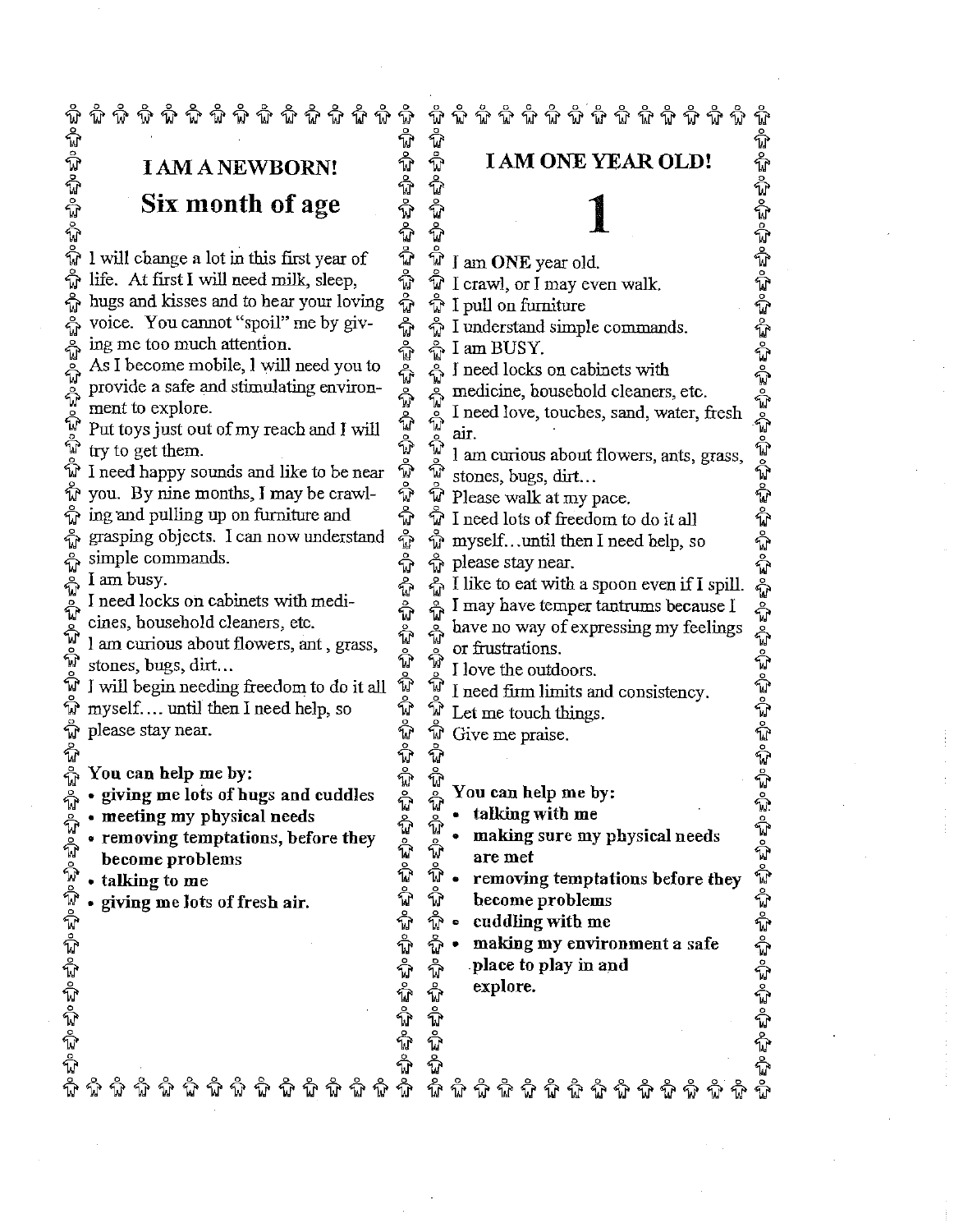#### **IAM TWO YEARS OLD!**

ಫ್ರೊ ಪ್ರೊ ಪ್ರೊ ಪೂ ಪೂ ಪೂ ಪು  $\hat{\varphi} \circ \hat{\varphi} \circ \hat{\varphi} \circ \hat{\varphi} \circ \hat{\varphi} \circ \hat{\varphi} \circ \hat{\varphi} \circ \hat{\varphi} \circ \hat{\varphi} \circ \hat{\varphi} \circ \hat{\varphi} \circ \hat{\varphi} \circ \hat{\varphi} \circ \hat{\varphi} \circ \hat{\varphi} \circ \hat{\varphi} \circ \hat{\varphi} \circ \hat{\varphi} \circ \hat{\varphi} \circ \hat{\varphi} \circ \hat{\varphi} \circ \hat{\varphi} \circ \hat{\varphi} \circ \hat{\varphi} \circ \hat{\varphi} \circ \hat{\varphi} \circ \hat{\varphi} \circ \hat{\var$ **2** I am TWO years old.  $\tilde{\mathbb{W}}$  I like to have evening routines; music  $\hat{w}$  story, quiet time.  $\hat{V}$  I will explore everything.  $\frac{1}{10}$  I can be fearful and cling to my mommy **or daddy.** I love to imitate others, especially Mom **and Dad.** I am learning to talk, more to myself than others. I am developing imagination about everything around me. I like. to do the same activity, again and ิชิ again. I am loving, affectionate and I may even  $\hat{W}$  like to please you.  $\stackrel{\circ}{\mathbb{D}}$  I am often directly against what you ှု want. 1 may be rigid, not willing to wait or give in. I may even be bossy.  $\frac{8}{9}$ I can bave strong emotions and I hate opposite extremes at the same time. I may have fears; especially sounds, E o E o E o a big dog. **Yon can help me by:** setting up daily routines ಀಲ್ಲಿ **noticing what** ! do well  $\tilde{\mathbb{F}}$ **praising me** พิ . giving me two O.IC choices ° distracting **me when** I begin to say ି⊮ **"No"** కృంకృంకృంకృంకృం **° being firm with me about the rules, but calm when I forget or disagree.**

#### **IAM THREE YEARS OLD!**

 $\mathfrak{g}$   $\mathfrak{g}$   $\mathfrak{g}$   $\mathfrak{g}$   $\mathfrak{g}$   $\mathfrak{g}$   $\mathfrak{g}$   $\mathfrak{g}$   $\mathfrak{g}$   $\mathfrak{g}$   $\mathfrak{g}$   $\mathfrak{g}$   $\mathfrak{g}$   $\mathfrak{g}$   $\mathfrak{g}$   $\mathfrak{g}$ 

**3**

 $\hat{\mathbb{Y}}$ I am TItREE years old.

 $\hat{\mathbb{V}}$  I am at a positive stage.

 $\hat{w}$  I like to share.

しゅうきゅうきゅう

 $\hat{W}$  I can be more cooperative.

 $\frac{1}{W}$  I can listen more, and be reasoned

 $\frac{3}{10}$  with.<br>I am interested in new words, and

when encouraged, will use words in-  $\frac{1}{w}$  when encouraged, will use words in-<br>the stead of grabbing, crying or pushing. I need to explore, to try out and to test 

I need the opportunity to learn about ทิ the world, by seeing, touching and ଜ doing things.

 $\stackrel{\leftrightarrow}{\text{W}}$  I need plenty of active play.

 $\hat{W}$  I need the opportunity to do things for

**You can help me by:**

 $\mathbf{\hat{w}}$  l need the myself.<br>  $\mathbf{\hat{w}}$  myself.<br>  $\mathbf{\hat{w}}$  myself.<br>  $\mathbf{\hat{w}}$  myself.<br>  $\mathbf{\hat{w}}$  myself.<br>  $\mathbf{\hat{w}}$  myself.<br>  $\mathbf{\hat{w}}$  myself. **setting limits for my own protection, and for others** ֧֟<sup>֚</sup>֩

 $\hat{\mathbb{Q}}$ **isn't to be expected**

ŵ **o reading to me**

**talking and listening to me**

 $\tilde{\mathbb{P}}$  giving **me the security of your** love ಲ್ಲಿ ಲಿಂ ಲಿಂ ಲಿಂ ಲಿಂ ಲಿಂ ಲಿಂ ಲಿಂ **and the assurance that I am valued.**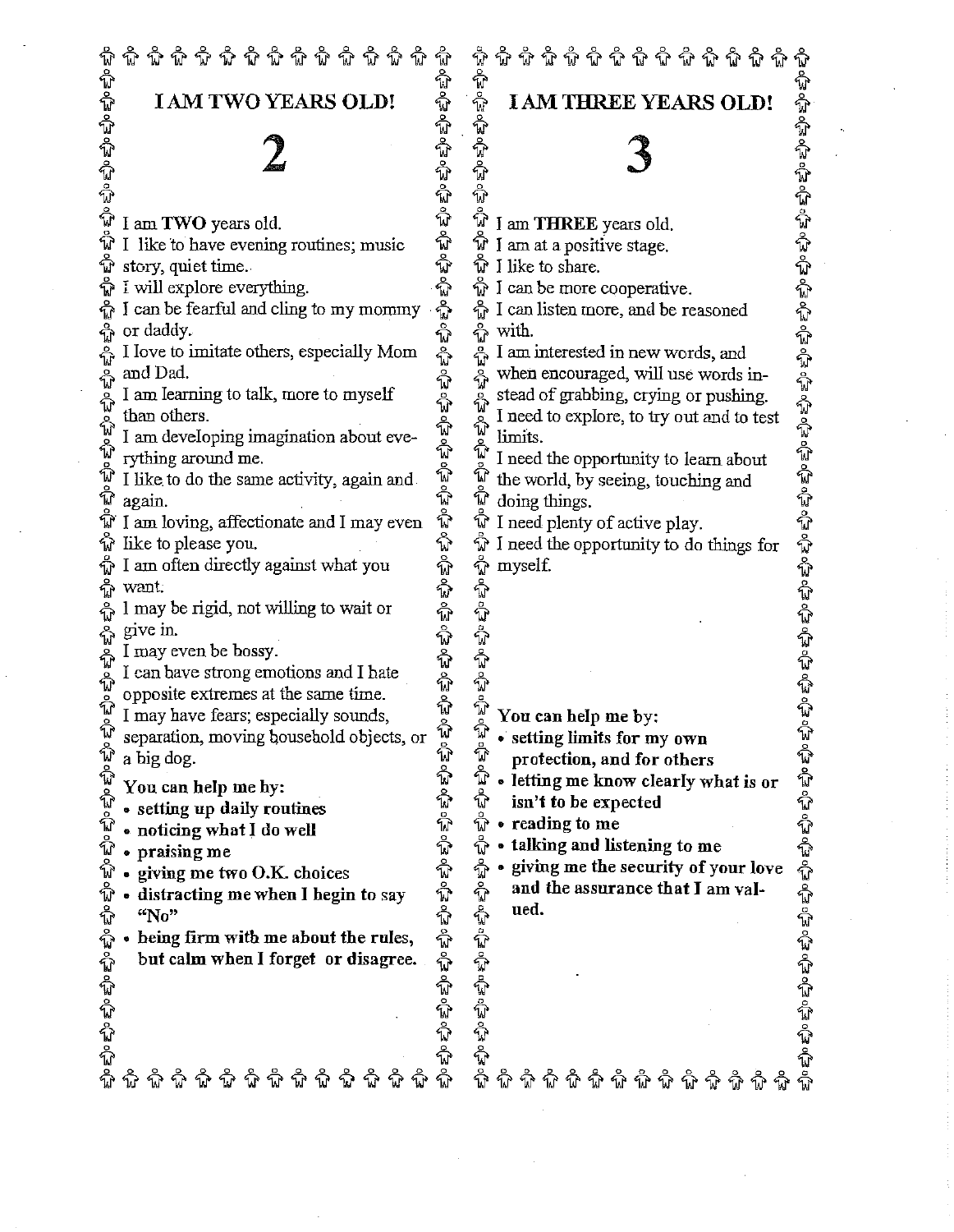\* \* \* \* \* \* \* \* \* \* \* \* \*  $\bf{\hat{w}}$   $\bf{\hat{w}}$   $\bf{\hat{w}}$   $\bf{\hat{w}}$   $\bf{\hat{w}}$   $\bf{\hat{w}}$   $\bf{\hat{w}}$   $\bf{\hat{w}}$   $\bf{\hat{w}}$   $\bf{\hat{w}}$ ಕ್ರಂಕ್ರಂಕ್ರಂಕ್ರಂಕ್ರಂಕ್ರ  $\frac{A}{A} \stackrel{\leftrightarrow}{Q} \stackrel{\leftrightarrow}{Q} \stackrel{\leftrightarrow}{Q} \stackrel{\leftrightarrow}{Q} \stackrel{\leftrightarrow}{Q} \stackrel{\leftrightarrow}{Q} \stackrel{\leftrightarrow}{Q} \stackrel{\leftrightarrow}{Q} \stackrel{\leftrightarrow}{Q} \stackrel{\leftrightarrow}{Q} \stackrel{\leftrightarrow}{Q} \stackrel{\leftrightarrow}{Q} \stackrel{\leftrightarrow}{Q} \stackrel{\leftrightarrow}{Q} \stackrel{\leftrightarrow}{Q} \stackrel{\leftrightarrow}{Q} \stackrel{\leftrightarrow}{Q} \stackrel{\leftrightarrow}{Q} \stackrel{\leftrightarrow}{Q} \stackrel{\leftrightarrow}{Q} \stackrel{\leftrightarrow}{Q} \stackrel{\leftrightarrow}{Q} \stackrel{\leftrightarrow}{Q} \stackrel{\leftrightarrow}{Q} \stackrel{\leftrightarrow}{Q} \stackrel{\leftrightarrow}{Q} \stackrel{\leftrightarrow$ ಪ್ರೇ ಪೋಪೋಪ್ಯೇ ಪ್ರ ิ์พิ **I AM FIVE YEARS OLD! I AM FOUR YEARS OLD! 4** न की व्<br>ज ୢୄୖ I am FOUR years old.  $\stackrel{\circ}{\mathbb{W}}$  I am in an active stage, running, hop- $\hat{w}$  ping, jumping and climbing.  $\frac{1}{10}$  I love questions "Why?" and "How?" around me. I enjoy playing with my friends. ทิ I love being read to. ผู้ I need room to grow and to explore. ที่ I need lots of opportunities to see, touch  $\hat{\mathbb{F}}$ ᠷ and do things.  $\tilde{\mathbb{W}}$  I like to do things for myself. **now.**  $\tilde{\mathbb{V}}$  I need to learn to give and take and play  $\phi$  cooperatively with others.  $\frac{3}{40}$  l need room to grow, but this doesn't mean letting me do anything. ಲ್ಲಿಂ ಪ್ರಂಪ್ರಂಪ್ರಂಪ್ರಂಪ್ರಿ I still need limits set for my own protection and for others. ୢୄୖ **You can help me by: o labeling objects and describe what's** కృంకృంకృంకృంకృంకృంకృంకృంకృంకృంకృంకృంకృ **happening to me, so I can learn new words and things o reading to me " talking and listening to me** ทิ pictures.  **being patient with me** ဂှို **showing me you are genuinely in-**ଳି **terested in me** ଳି **o being loving, affectionate, and**  $\frac{6}{11}$ **understanding.**  $\sum_{i=1}^{n}$ ಲ್ಲಿ ಲಿಂ ಲಿಂ ಲಿಂ ಲಿಂ ಲಿಂ

I am FIVE years old.  $\hat{\mathbb{V}}$  I feel pretty good about my world and  $\hat{w}$  am content with myself.  $\frac{1}{W}$  I like to please you and usually try to  $\frac{6}{10}$  stay on your good side.  $\overline{\mathbb{Q}}$  I prefer doing things I know I can accomplish successfully. I am really into learning. Going to school is a big deal to me. Any opportunity to show off what I have leamed I will take.  $\overset{\circ}{\mathbf{\pi}}$  I am more self-assured and conforming  $\hat{W}$  I respect you and your authority.  $\frac{5}{9}$  or  $\frac{5}{9}$  or  $\frac{5}{9}$  or  $\frac{5}{9}$  or  $\frac{5}{9}$  or  $\frac{5}{9}$  or  $\frac{5}{9}$  or  $\frac{5}{9}$  or  $\frac{5}{9}$  or  $\frac{5}{9}$  or  $\frac{5}{9}$  or  $\frac{5}{9}$  or  $\frac{5}{9}$  or  $\frac{5}{9}$  or  $\frac{5}{9}$  or  $\frac{5}{9}$  or  $\frac{5}{9}$  or at the same time enjoy being "silly" and a "show-off." Now that I am so grown up, I like to take care of little kids. I have a perception of order, form and detail and can ask questions to get information I want to know.  $\hat{W}$  I am realistic.  $\hat{W}$  My sense of humor has developed to a point where I thoroughly  $\frac{1}{w}$  enjoy and laugh heartily at funny **You can help me by: answering my questions encouraging me to try new things allowing me the opportunity to show my "expertise" understanding my strong feelings about "fair play" and rules.**

 $\mathfrak{g}$   $\mathfrak{g}$   $\mathfrak{g}$   $\mathfrak{g}$   $\mathfrak{g}$   $\mathfrak{g}$   $\mathfrak{g}$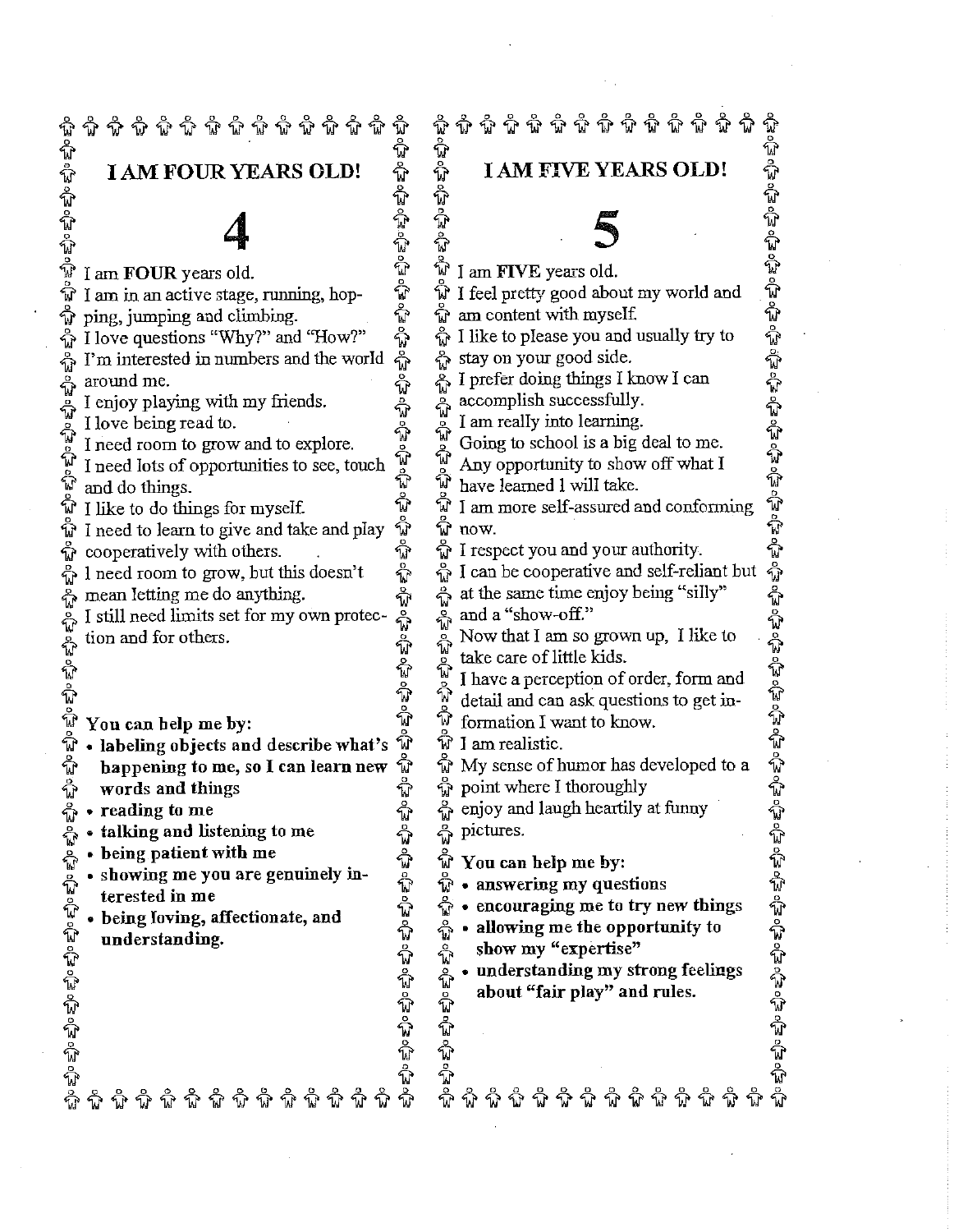$\frac{\partial}{\partial x} \frac{\partial}{\partial y} \frac{\partial}{\partial x} \frac{\partial}{\partial y} \frac{\partial}{\partial y} \frac{\partial}{\partial y} \frac{\partial}{\partial y} \frac{\partial}{\partial y} \frac{\partial}{\partial y} \frac{\partial}{\partial y} \frac{\partial}{\partial y} \frac{\partial}{\partial y} \frac{\partial}{\partial y} \frac{\partial}{\partial y} \frac{\partial}{\partial y} \frac{\partial}{\partial y} \frac{\partial}{\partial y} \frac{\partial}{\partial y} \frac{\partial}{\partial y} \frac{\partial}{\partial y} \frac{\partial}{\partial y} \frac{\partial}{\partial y} \frac{\partial}{\partial y} \frac{\partial}{\partial y} \frac{\partial$ ଦି ଦି ଦି ଦି ଦି ଦି ଦି ଦି ଦି ଦି ଦି ଦି ଦି ୢୄୖ୷ ಲಿಂ ಲಿಂ ಲಿಂ ಲಿಂ  $\Xi_{\!\!p}^0\in\hspace{-2pt}\mathbb{P}^1_{\!\!p}$ I AM SIX YEARS OLD!  $\frac{1}{2}$ I am SIX\_ years old.

- very frustrating at times.
- 
- I have trouble keeping my body still.  $\frac{6}{10}$ I am full of changes and go from one
- $\frac{6}{10}$ extreme to another.
- $\hat{\mathbb{F}}$  I can be very happy one minute and  $\hat{\mathbb{F}}$  unhappy the next.
- นี It is difficult for me to complete a task
- ทิ and almost impossible for me to make a  $\hat{\mathbb{V}}$  decision. When you give me a choice, I want
- $\tilde{w}$  everything.
- $\frac{1}{10}$  I don't mean to be selfish, it's just hard
- for me to give up one choice for another.
- $\frac{1}{\omega}$  I want to go in every direction.
- I love to have my work hung up in the ฉิ
- room for others to see. ျိ
- I like to share too. ินิ
	- Stories are so much fun to listen to.
- ิ์พิ I like to hear you read them to me.
- พิ I can also tell some pretty good ones my- $\hat{\mathbb{V}}$  self. ଳ
- **You can help me by:**
- จิ **o continually encouraging me to** ភ្នំ **complete what I start**
	- **° giving me a lot of simple directions**
	- **praising me often**
- **. giving me opportunities to move and channel my inexhaustible energy**

ฉิ ฉิ

**- guiding, but not interfering.**

କ କ କ କ କ କ କ କ କ କ କ **I AM SEVEN YEARS OLD!**

 $\hat{W}$  1 am SEVEN years old.

 $\frac{e}{w}$  I want to be near you all the time.

 $\frac{1}{M}$  I need limits.

- $\sum_{i=1}^{n}$  I need to know exactly how much and what to do. ଳି
- **I AM SEVEN YEARS OLD!**<br> **Example 2**<br> **Example 2**<br> **Example 2**<br> **Example 2**<br> **I** am SEVEN years old.<br>
I need timits.<br>
I need timits.<br>
I need to know exactly how much and<br>
what to do.<br>
Without these limitations I might car Without these limitations I might carry an ဂ္စိ activity far beyond what is necessary or desirable.
- I tire easily and often show it in rather  $\hat{W}$  unacceptable ways.
- $\mathbb{\hat{W}}$  I might even shove things around and
	- $\hat{W}$  make a lot of noise or get up and walk **aroma.**
	- $\frac{6}{10}$  I may even at times appear to be
	- $\frac{6}{10}$  Hyperactive.
	- $\frac{1}{W}$  I love to erase things.
	- ት
	- I stuff everything I possibly can into my  $\frac{6}{M}$ pockets. ทิ
	- I tend to lose things because I can easily Å get sidetracked by something I find more
	- $\hat{w}$  interesting at the moment.
	- $\hat{W}$  1 often lose papers, notes and homework.<br>  $\hat{W}$  Math is my favorite subject and
	-
	- $\hat{\Phi}$  spelling is the one I like the least.
	- $\frac{1}{W}$  Sometimes I like to work and play alone rather than with my friends.  $\frac{6}{M}$
	- $\frac{8}{10}$ My middle name should be COMPLAIN,

ក្លិ You can **help me by:**

ทิ

- **being patient with my impatience**
- 
- **b being patient with my outbursts**<br> *W* **belping me not demand too much of myself**
- ิ์พิ • knowing when to change activities as I get **tired**
- **a being sympathetic but not taking all of my**<br> **complaints to seriously**<br> **b being as coasistent and fair as it is humant**<br>  $\hat{\mathbf{w}}$  **b being as coasistent and fair as it is humant**<br>  $\hat{\mathbf{w}}$  **possible for you complaints to seriously**
	- **~. being as consistent and fair as it is hnmanly possible for you to be.**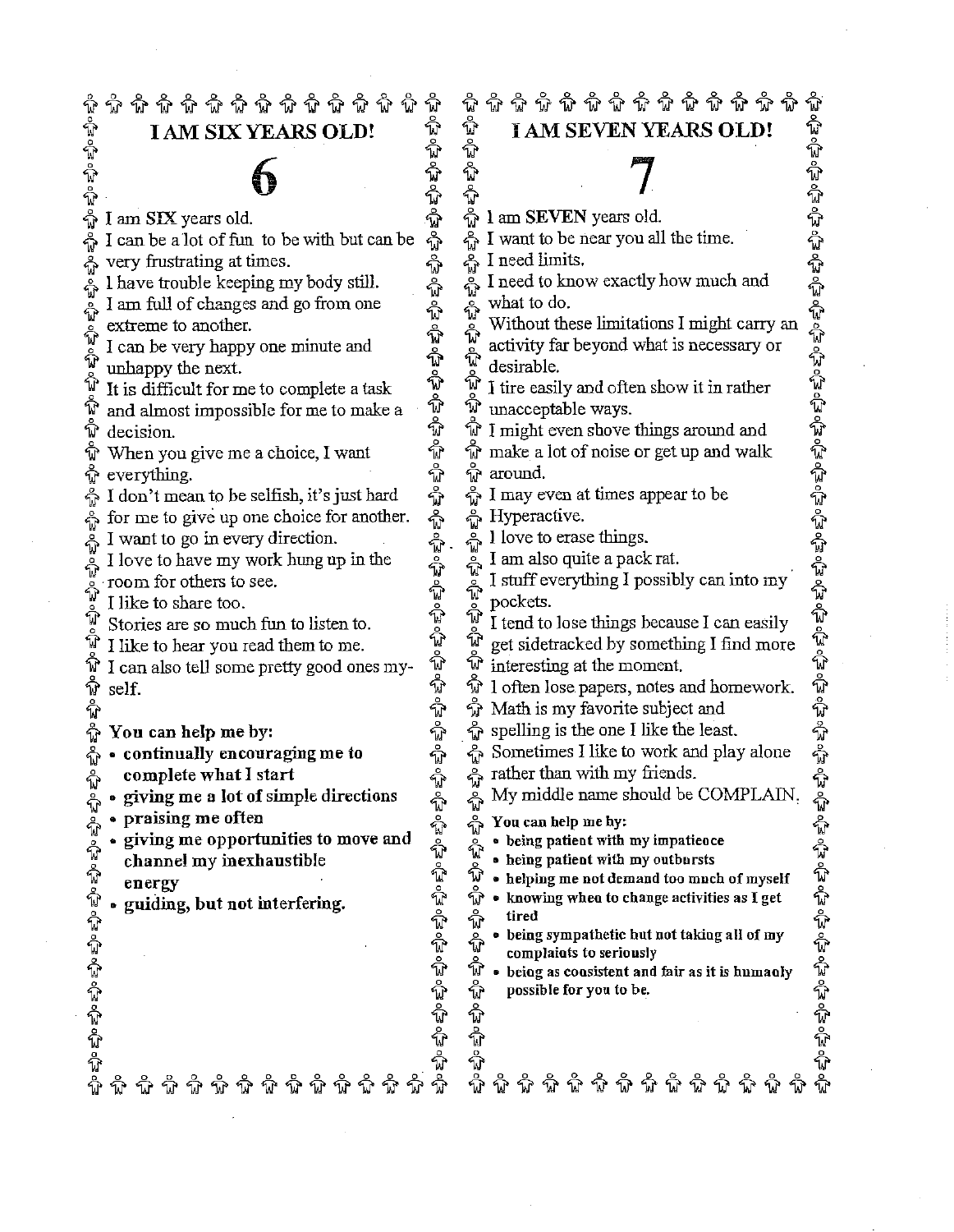<u>କି କି କି କି କି କି କି କି </u> କ କ କ କ କ କ କ କ କ କ କ ที ชื่ ಪ್ರೇ ಪ್ರೇ ಪ್ರೇ ಪೂ ಪೂ ಪೂ طأه فتأه فتأه I AM EIGHT YEARS OLD! **8** I am EIGHT years old. ប៉ូ At times I have trouble getting things งิ done because I try to do things that are ဂူ too hard for me. ဂူ ᡥ When I fall I might start to cry but will କୃ then try something new to get over it. ทิ I seem to need extra time to settle down ಕ್ರಂ ಕ್ರಂ ಕ್ರಂ ಕ್ರಂ ಕ್ರಂ to business. When I come into the room be prepared. I will take my time. I like to "mess" around before I get done what I am supposed to be doing. I love to talk--all the time. I have a strong sense of falr play.  $\mathbb{E}^{\mathsf{S} \circ \mathsf{g}}$  $\frac{5}{M}$ I often prefer my friends to you, but you จ้ ಪ್ರೇಪ್ರೇಪ್ರೇಪ್ರ are still important to me.  $\epsilon_{\rm ph}^{\rm log}$ right. I like doing a lot of different things. I love to dramatize. ิ์พิ **Yon can help me by:** ៵៓៝៰៓ o sharing **my experiences with me**  $\frac{5}{4}$ letting **me role play** ក្លិ ୢୖ୷ ° sitting with **me and playing games** ଳି **with me** ° **being patient and** keeping your ซิ  $\frac{5}{4}$ క్త్రీం జృం జృం జృం జృం జృం కృం బృం జృం జృం  $E_0^{\circ}$ o $E_0^{\circ}$ **sense of humor o helping me stay out of trouble by channeling my energies** in a **positive** භූං භූං භූං භූං භූං භූං භූං භූං භූං **direction** ° letting **me have plenty of time to talk** o **being as consistent and fair as possible.**

I AM NINE YEARS OLD!<br>  $\hat{W}$ <br>
I am NINE years old.<br>
I love to express myself.<br>
You might ask me something quite<br>
simple and I will end up telling you<br>
some long-winded explanation of the<br>
subject.<br>
I am learning to work **I AM NINE YEARS OLD!** I am NINE years old.  $\hat{W}$  I love to express myself.  $\hat{\mathbb{Y}}$  You might ask me something quite  $\frac{c}{W}$  simple and I will end up telling you some long-winded explanation of the subject.  $\int_{\alpha}^{\infty}$  I am learning to work better independently. ever you tell me to do, but I will usually do it anyway.  $\hat{\mathbb{W}}$  I have many interests, likes and dis-<br> $\hat{\mathbb{W}}$  likes.  $\frac{1}{W}$  I love getting letters, having secrets,  $\frac{1}{W}$  and keeping collections. You are not the most important thing to me right now, but I still want to do I seem to worry a lot about things too. **You can help me by:**  $\hat{\vec{w}}$  • giving me time to explore my **interests letting me write about them**  $\frac{\circ}{W}$  • being a good listener but not letring **me get carried away " listening to me but only befieving half of what you hear giving me lots of projects to do.**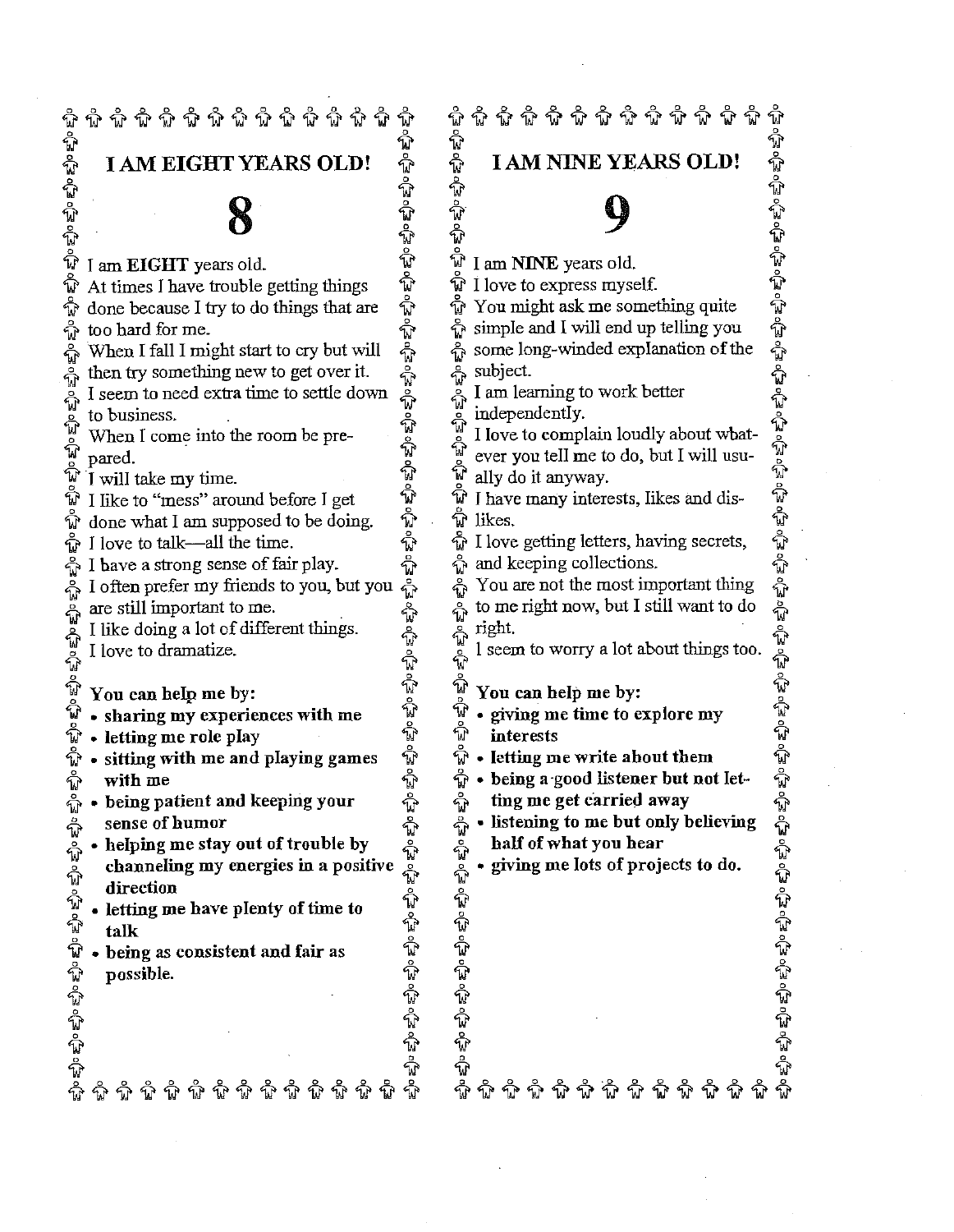<u> କି କି କି କି କି କି କି କି କି କି କ</u> ☆ ☆ ☆ ☆ ☆ ☆ ☆ ☆ ☆ ☆ ☆ ☆ କ ₩ t) the the the the the ည်း ကြောင်းပြင်း ပြင်းပြင်း ပြင်း ပြင်းပြင်း ပြင်း ပြင်း ပြင်း ပြင်း ပြင်း ပြင်း ပြင်း ပြင်း ပြင်း ပြင်း ပြင်း ಲಿಂಪೊರ್ I AM ELEVEN YEARS OLD!<br>  $\begin{array}{cc}\n\mathbf{\hat{w}}\n\end{array}$ <br>
I am ELEVEN years old and feel that<br>  $\begin{array}{cc}\n\mathbf{\hat{w}}\n\end{array}$ <br>
I am really quite grown up.<br>
Thus is the time when I need you to<br>
belp me remember all of the things<br>
you 1 AM TEN YEARS OLD! **10** କ ที I am TEN years old. I am ELEVEN years old and feel that  $\hat{\mathbb{V}}$  I am beginning to get more settled  $\stackrel{\circ}{\mathbb{W}}$  I am really quite grown up.  $\hat{w}$  This is the time when I need you to  $\hat{W}$  down and satisfied with things.  $\hat{\mathbb{V}}$  I am alert but at the same time relaxed.  $\hat{\mathbb{D}}$  belp me remember all of the things  $\frac{1}{W}$  you have already taught me.  $\hat{\mathbb{Q}}$  You will like working with me because  $\frac{8}{W}$  I really like you. Sometimes I slide and you will need At the same time I like working with  $\ddot{\theta}$  to give me a little reinforcement. I am able to be more courteous, honmy own group. နူ I am becoming more sociable and you est and fair. will find that you can reason with me I am also able to accept more responsibility and enjoy it. better now. นิ My friends have a great influence on Watch out for me. ᆎ I am on the brink. me.  $\stackrel{\triangle}{\mathbf{w}}$  I love secrets, clubs, heroes and being ิ์พิ You had better enjoy the calm before the storm.  $\tilde{w}$  part of it.  $\tilde{\mathbb{Q}}$  Some of the things that we argue over  $\hat{\mathbb{Q}}$  I am about to become the dreaded  $\frac{8}{W}$  teenager.  $\hat{\Phi}$  you may find trivial but they are very  $\frac{5}{10}$  $\frac{6}{90}$  important to me. All in all I am rather satisfied with ដ្ឋិត Boys and girls of my age like to fight things right now. with each other.  $E_0^0 \circ E_0^0 \circ E_0^1 \circ E_0^1 \circ E_0^1 \circ E_0^1 \circ$ I am finding that it is fun to be the **You can help me** by: **listening to my ideas** leader of the group.  $\frac{a}{M}$ Some kids in my class are really super. respecting my opinions  $\hat{\mathbb{F}}$ They are smart in school. letting me try **out independence** ୍ଲି Some of them are good athletes, good and responsibility  $\hat{w}$  leaders. . accepting my **lapses.**ಕೋಪೋಶ್ರೀ ಪೋಶ್ರೀ ಪೋಶ್ರೀ ಪೊಶ್ರೇ ಪೂರ್ವೊ  $\hat{\mathbb{V}}$  I would like to be like them.  $\tilde{E}_p^0$ o $\tilde{E}_p^0$ **You can help me** by: • helping me find acceptable social ทิ **outlets** • being a good guide and model **• realizing that I have my own ideas and althongh I appreciate you,** క్సం క్సం క్సం క్సం క్సం క్సం క్సం don't press your ideas on me • treating me with respect and seeing **that I treat others with respect also.**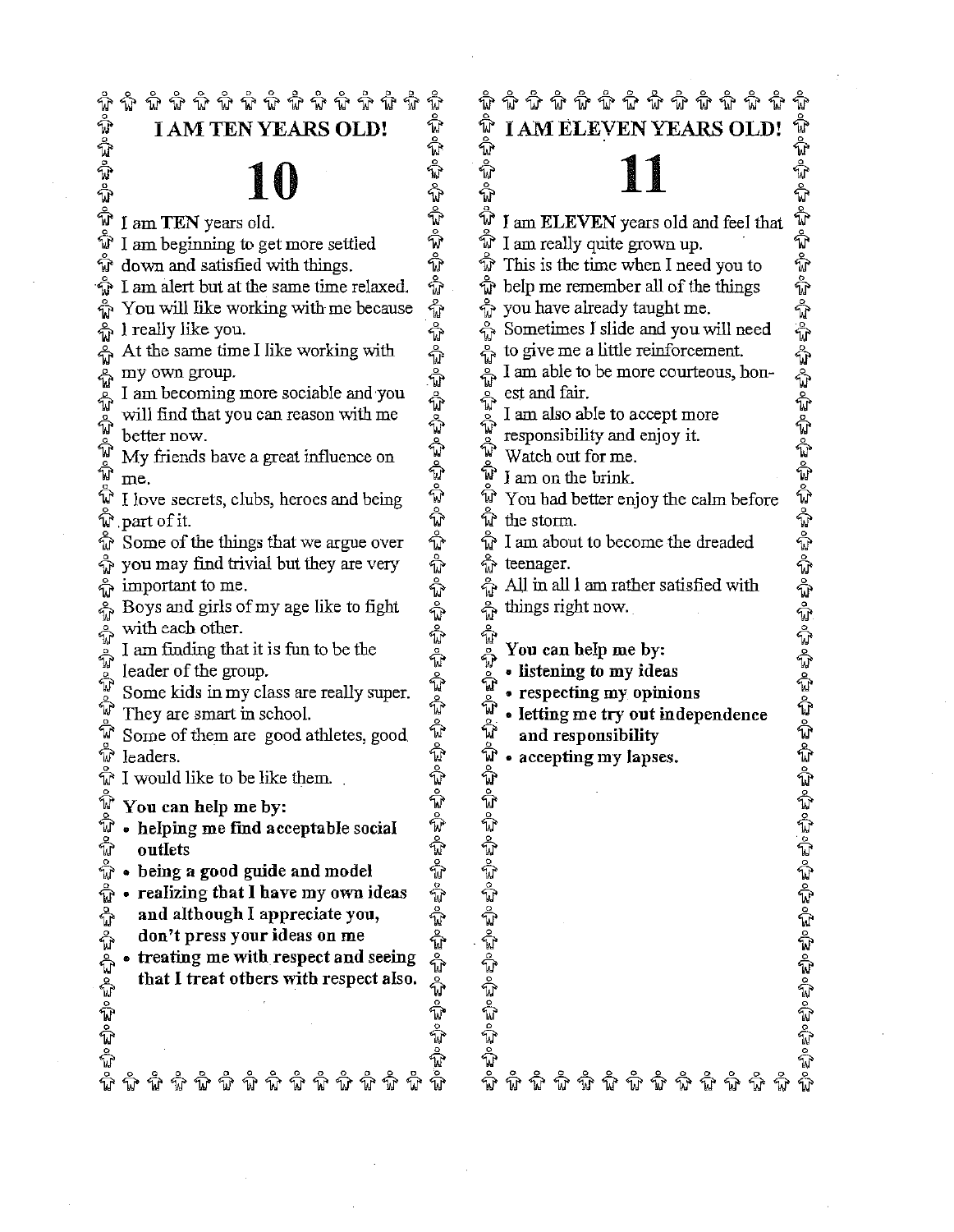# ଳି ଦିବି ଦିବି କି ଦିବି କି କି ଦିବି କି  $\hat{\mathbf{w}}$   $\hat{\mathbf{w}}$   $\hat{\mathbf{w}}$   $\hat{\mathbf{w}}$   $\hat{\mathbf{w}}$   $\hat{\mathbf{w}}$   $\hat{\mathbf{w}}$   $\hat{\mathbf{w}}$   $\hat{\mathbf{w}}$   $\hat{\mathbf{w}}$   $\hat{\mathbf{w}}$   $\hat{\mathbf{w}}$   $\hat{\mathbf{w}}$   $\hat{\mathbf{w}}$   $\hat{\mathbf{w}}$   $\hat{\mathbf{w}}$   $\hat{\mathbf{w}}$   $\hat{\mathbf{w}}$   $\hat{\mathbf{w}}$   $\hat{\mathbf{w}}$

# **12**

- ಕ್ಕೆಂಕ್ಲಂಕ್ಲಂಕ್ಲಂಕ್ಲ I am TWELVE years old and feeling very independent.
- $\hat{W}$  My friends are more important than ಪ್ರೊ ಪೋ ever.
	- Occasionally I do like to be alone.
	- My privacy is crucial.
	- I may be rebellious to parents and polite
- とうきゅう away from home.
	- I tend to associate with other children in
	- sexually segregated groups.
	- I caube very critical of myself.
- นิ I may be impulsive and moody.
- Ť I have lots of sexual questions and am ทิ ᡥ ment...but it is a difficult topic for me to
- ଳ discuss with grown-ups.
	- You can help me by:
	- ° setting realistic limits
- ಲ್ಲಿಂ ಪ್ರೆಂ ಪ್ರೆಂ ಪ್ರೆಂ ಪ್ರೆಂ ಪ್ರಂ ಪ್ರೆಂ ಪ್ರಿಂ ಪ್ರೆಂ ಪ್ರೆಂ ಪ್ರೆಂ ಪ್ರೆಂ ಪ್ರೆಂ ಪ್ರೆಂ ಪ್ರೆಂ ಪ್ರೆಂ ಪ್ರೆಂ ಪ್ರೆಂ ಪ್ರೆಂ ಪ್ರೆಂ ಪ್ರೆಂ ಪ್ರೆಂ ಪ್ರೆಂ using democratic guidance techniques as much as possible
	- , being understanding and informative about my body and its changes
	- **.** channeling my energy in proper directions (e.g. work and sports)
- quite concerned about my own develop-  $\frac{1}{10}$ <br>ment...but it is a difficult topic for me to  $\frac{1}{10}$ <br>discuss with grown-ups.<br>You can help me by:<br><br> $\bullet$  setting realistic limits<br> $\bullet$  using democratic guidance<br>techniques . trying to be supportive of me and understanding, even though my behavior and moods may be marked by new levels of intensity!

କ୍ଷିକ କି କି କି କି କି କି କି କି କି କି I'M A YOUNG ADOLESCENT!

**11-13 YEARS OLD**

思思思思思 **PARENTING YOUR TEENAGER**<br>
I'M A YOUNG ADOLESCENT!<br>  $\hat{W}$ <br>  $\hat{H}$  **11-13 YEARS OLD**<br>
Your son or daughter is undergoing rapid<br>
md unsettling personal change. Many<br>
arents report these years to be the most<br>
difficult of Your son or daughter is undergoing rapid and unsettling personal change. Many ង្ហិ parents report these years to be the most  $\hat{\mathbf{F}}$ difficult of all ages during which to raise 숩 children. These youngsters are establishing their sense of self-worth and individual ଳି identity. While it's appropriate to have นิ high expectations, it pays to remember that  $\hat{\mathbb{F}}$ they still have both feet planted in child-ᡥ hood. They need clear family rules and lots ᡥ of guidance from their parents.

...<br>นิ

ลิ

 $\mathbb{G}^{\mathsf{b}}$ The guidelines below may help you, as a parent, better understand what to expect at  $\frac{8}{3}$ these ages. Remember, however, these are generalizations that may or may not  $\mathbb{E}^0_p \mathbb{E}^0_p$ exactly fit your son or daughter.

- *My changing hormones cause me to move* ا مرگ مرگ<br>ا *from the stable growth of childhood to the rapid physical, mental and emotional growth* ត្តិ *of adolescence.*
- ភូ *May rapid body changes have great social significance and jolt my self-esteem.*
- *1am verypreoecupiedwith howllook. Imay* ୢୄ *spend a lot of time in front of the mirror:*
- ឹ *The influence of my friends has increased because 1 seek their approval for my self-*କି *image.*
- ង្ហិ *I tend toward conformity because my friends*  $\hat{V}$ *make fun of me if I make mistakes,*
- *o A lot of what I do may seem silly to you, and I make lots of misjudgments, but that's how 1* ᡥ *learn, by my trials and errors.*
- *l'm growing up, but 1still tend to think like a child, and have quickly shifting emotions.*
- *My family life is still central to me, andlmay unload on you because you provide the safest* ୢୖ୷ *place for me to release my fears.*
- Ωិ *o Ineedstructure in my life. Please establish clear family rules and help me understand why the rules are for my benefit.*

 $\frac{8}{3}$ 

Your teenager needs lots of praise and plenty of encouragement. While you need to hold ដូំ your son or daughter accountable for  $\frac{8}{M}$ misbehaviors, y9u can be certain his or her friends are supplying *more than enough crlticism!* కింకింకింకింకింకి

© Family And Relatiorship Center, LaJolla, C~iifomia Telephone (619) 454-9787